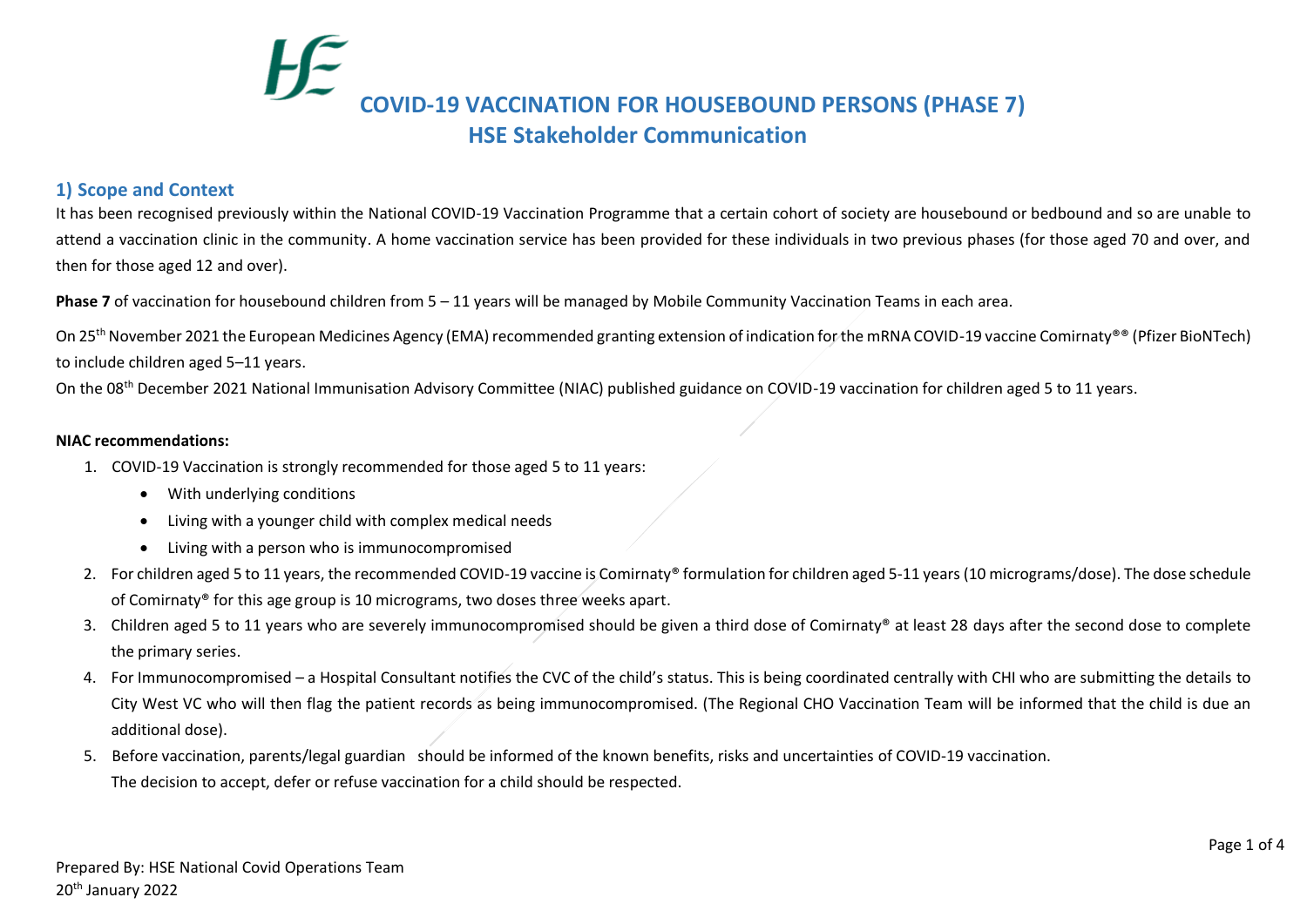# **COVID‐19 VACCINATION FOR HOUSEBOUND PERSONS (PHASE 7) HSE Stakeholder Communication**

6. Every effort should be made to avoid any adverse impact from the COVID-19 vaccination programme for children aged 5 to 11 years on the routine primary childhood and school immunisation programmes.

### **Full NIAC guidance available at:**

<https://rcpi-live-cdn.s3.amazonaws.com/wp-content/uploads/2021/12/NIAC-Recommendations-on-COVID-19-vaccination-for-children-aged-5-to-11-years.pdf>

### **Vaccine**

To date the HSE Vaccination Programme uses Comirnaty® (Pfizer BioNTech) for adults, adolescents and children aged 12 years and above. The Comirnaty® vaccine authorised for children aged 5-11 years is a different formulation, it contains 10 micrograms per dose and is specifically for children of this age group. The dose contained in this vaccine is lower than that used in people aged 12 and above.

## **Diluted vials**

The manufacturers advise that at the present time there is no data available regarding the stability of diluted 10mcg/dose (Children 5-11 years) vials during transportation**.**  A diluted vaccine vial should not be transported for use between house visits (i.e. only 1 vial per house visit).

# **2) Referral of children requiring a Home Vaccination**

**Children identified as meeting criteria for home vaccination:** Children eligible for dose 1 and dose 2 dose and an additional dose vaccination in accordance with NIAC guidance who now meet the eligibility criteria for a home vaccination service can be referred by one of the following:

- General Practitioner.
- Nominated CHO lead for the CHO Primary Care Service.
- Nominated CHO lead for the CHO Disability Service.
- Nominated CHO lead for the CHO Mental Health Service.
- Nominated CHO lead for the CHO Older Persons Service.

Such referrals should be submitted via the enclosed *Housebound REFERRAL FORM – Version Jan 2022* (Note: this form is applicable for any referral for Housebound Vaccinations).